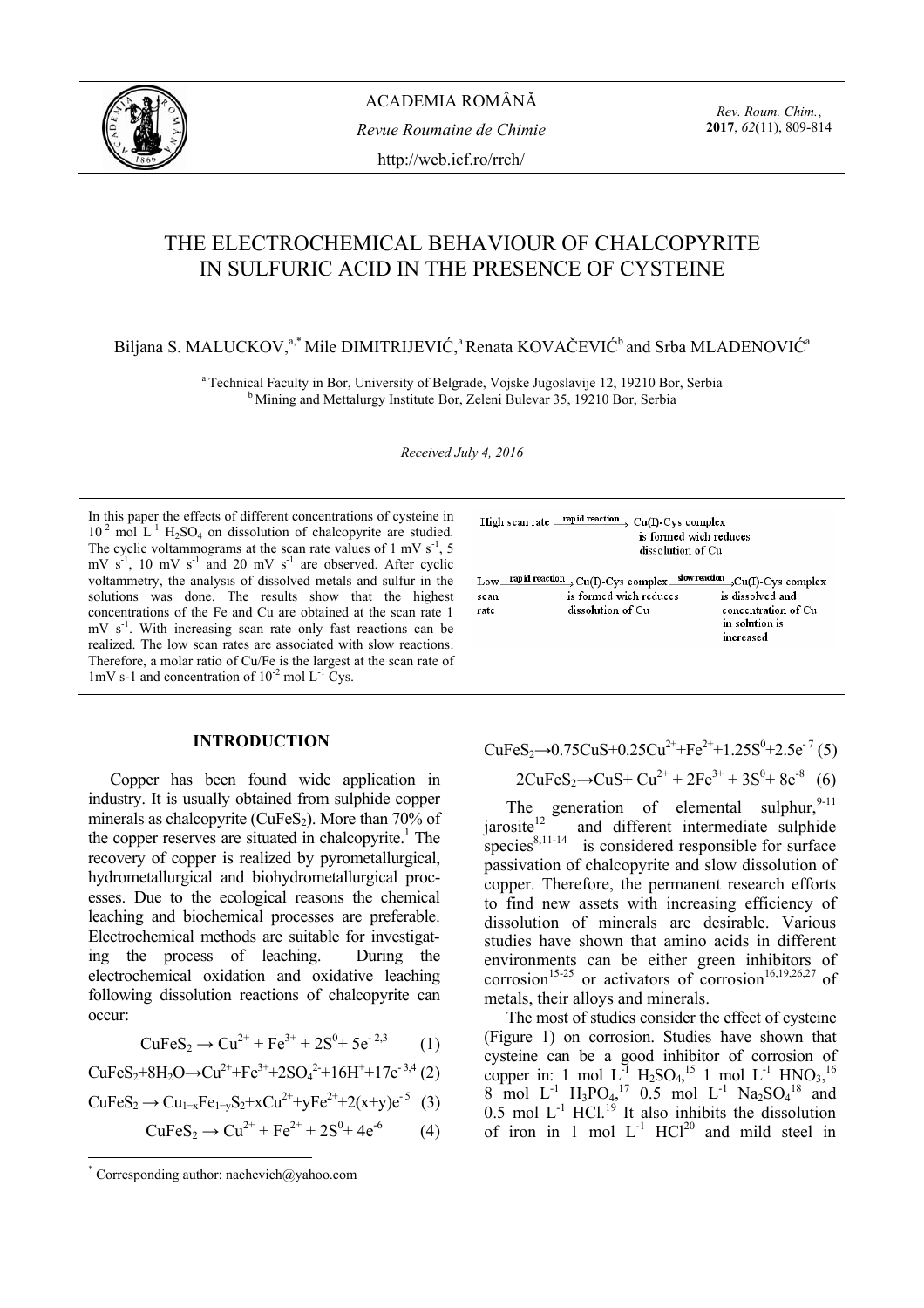0.5 mol  $L^{-1}$  H<sub>2</sub>SO<sub>4</sub><sup>25</sup> but enhances dissolution of 304L stainless steel in 1 mol  $L^{-1}$  H<sub>2</sub>SO<sub>4</sub><sup>26</sup> and pyrite (FeS<sub>2</sub>) in Tuovinen buffer.<sup>27</sup>



Fig. 1 – The molecular structure of the cysteine.

Investigations presented in this paper examine the impact of different concentrations of cysteine in  $10^{-2}$  mol L<sup>-1</sup> H<sub>2</sub>SO<sub>4</sub> on dissolution of chalcopyrite.

## **RESULTS**

#### **Cyclic voltammetry**

Results of cyclic voltammetry are presented in Figure 2. At a scan rate of  $1 \text{mV s}^{-1}$  and 5 mV s<sup>-1</sup> (Figure 2a et Figure 2b) the current values are up to certain potential values greater than, or equal to the current value of  $10^{-2}$  mol  $L^{-1}$  H<sub>2</sub>SO<sub>4</sub> for all concentrations of Cys. After that all of the current values for all concentrations of Cys are less than current values from the  $10^{-2}$  mol  $L^{-1}$  H<sub>2</sub>SO<sub>4</sub>. Expressed anode peaks occur by increasing the scan rate for concentration  $10^{-2}$  mol L<sup>-1</sup> Cys. The highest anodic peak current occur at a scan rate of  $1 \text{ mV s}^{-1}$  for concentration  $10^{-2}$  mol L<sup>-1</sup> Cys. At a scan rate of 20 mV s<sup>-1</sup> and concentration  $10^{-2}$  mol L<sup>-1</sup> Cys in anodic part of the curve the area of passivation is not emphasized, while at a scan rates of 5 mV  $s^{-1}$  and 10 mV  $s^{-1}$  area of the passivation is in the range from 350 to 450 mV. At the scan rate of 20 mV  $s^{-1}$  area of passivation is moved to within the limits between 450-550 mV.

In Figure 3 cyclic voltammogram for  $10^{-2}$  mol  $L^{-1}$  Cys for different scan rates is shown. From Figure 3 can be seen that the anodic peak current moves a bit in a positive direction with the increase of the scan rate. This indicates that either the character of process changes from quasi-reversible to irreversible one<sup>28,29</sup> or that an uncompensated ohmic drop occurs.30 The absence of increase in  $\Delta E_p$  with increases of scan rate shows that uncompensated ohmic drop is not reason for moving of anodic peak current.

The dependence of the anodic peak current of scan rate, for concentration  $10^{-2}$  mol L<sup>-1</sup> Cys is presented in Figure 4. This dependence is linear (see Figure 4) which indicates a diffusion controlled dissolution.<sup>29</sup>

## **Chemical analysis of solutions after cyclic voltammetry**

Results of the chemical analysis of the solutions after cyclic voltammetry are presented in Figure 5-6. They show that the highest concentrations of Cu and Fe are obtained at a scan rate of  $1 \text{mV s}^{-1}$ (Figure 5). At a scan rate of  $1 \text{ mV s}^{-1}$  and concentration  $10^{-2}$  mol L<sup>-1</sup> Cys, the concentration of Cu is higher than the concentration of Fe, while at other scan rates is opposite (Figure 6). From table 1 it can be seen that the largest molar ratio Cu/Fe is obtained at a scan rate of  $1 \text{mV s}^{-1}$  and concentration  $10^{-2}$  mol L<sup>-1</sup> Cys. For concentration  $10^{-2}$  mol L<sup>-1</sup> Cys the molar ratio Cu/Fe decreases with increasing scan rate, while for other concentrations of cysteine the molar ratio Cu/Fe increases with increasing scan rate.

### **DISCUSSION**

In the presence of the ligands, ligand-promoted dissolution occurs, which consists of rapid adsorption of the ligand, the slow release of the metal-ligand complex and rapid regeneration of the surface.<sup>31</sup> Oguzie *et al.* found that cysteine at low concentrations  $(0.1-0.5 \text{ mmol L}^{-1})$  is promoted, whereas at higher concentrations  $(1.0-5.0 \text{ mmol L}^{-1})$ was inhibited corrosion process of low carbon steel in 0.5 mol  $L^{-1}$  H<sub>2</sub>SO<sub>4</sub>.<sup>32</sup> El-Deab assumed that the formation of Cu  $(I)$  – Cys complex (Eqs 7 and 8) is a reason for improving the corrosion inhibition efficiency of iron in  $0.5$  mol  $L^{-1}$  H<sub>2</sub>SO<sub>4</sub> in the presence of copper ions.<sup>33</sup>

According to Matos *et al*., the formation of Cu (I) - Cys complex inhibits corrosion of copper at concentrations  $10^{-2}$  mol L<sup>-1</sup> Cys and  $10^{-3}$  mol L<sup>-1</sup> Cys in 1 mol  $L^{-1}$  H<sub>2</sub>SO<sub>4</sub>.<sup>15</sup>

$$
Cu (II) + e \rightarrow Cu (I) ^{33}
$$
 (7)

Cu (I) + cysteine  $\rightarrow$  Cu (I) – cysteine + H<sup>+33</sup> (8)

Cysteine via FeS-R i Fe-S- S- R bridges favours dissolution of pyrite. Result is formation of iron– sulphur–cysteine complex.<sup>27</sup>

From Fig. 2 it can be seen that  $10^{-2}$  mol L<sup>-1</sup> of cysteine is enough to increase the dissolution of chalcopyrite. According to Crundwell, firstly the Fe-S bond is broken and then the Cu-S bond is broken in chalcopyrite: $34$ 

$$
\text{CuFeS}_2 + 3h^+ \rightarrow \text{Fe}^{3+} + \bullet \text{CuS}_2 \tag{9}
$$

$$
\bullet \text{ CuS}_2 + 2\text{h}^+ \rightarrow \text{ Cu}^2 + 2\text{S} \tag{10}
$$

$$
\bullet \text{ CuS}_2 \rightarrow \text{Cu}^{2+} + 2\text{S} + 2\text{e}^{\cdot} \tag{11}
$$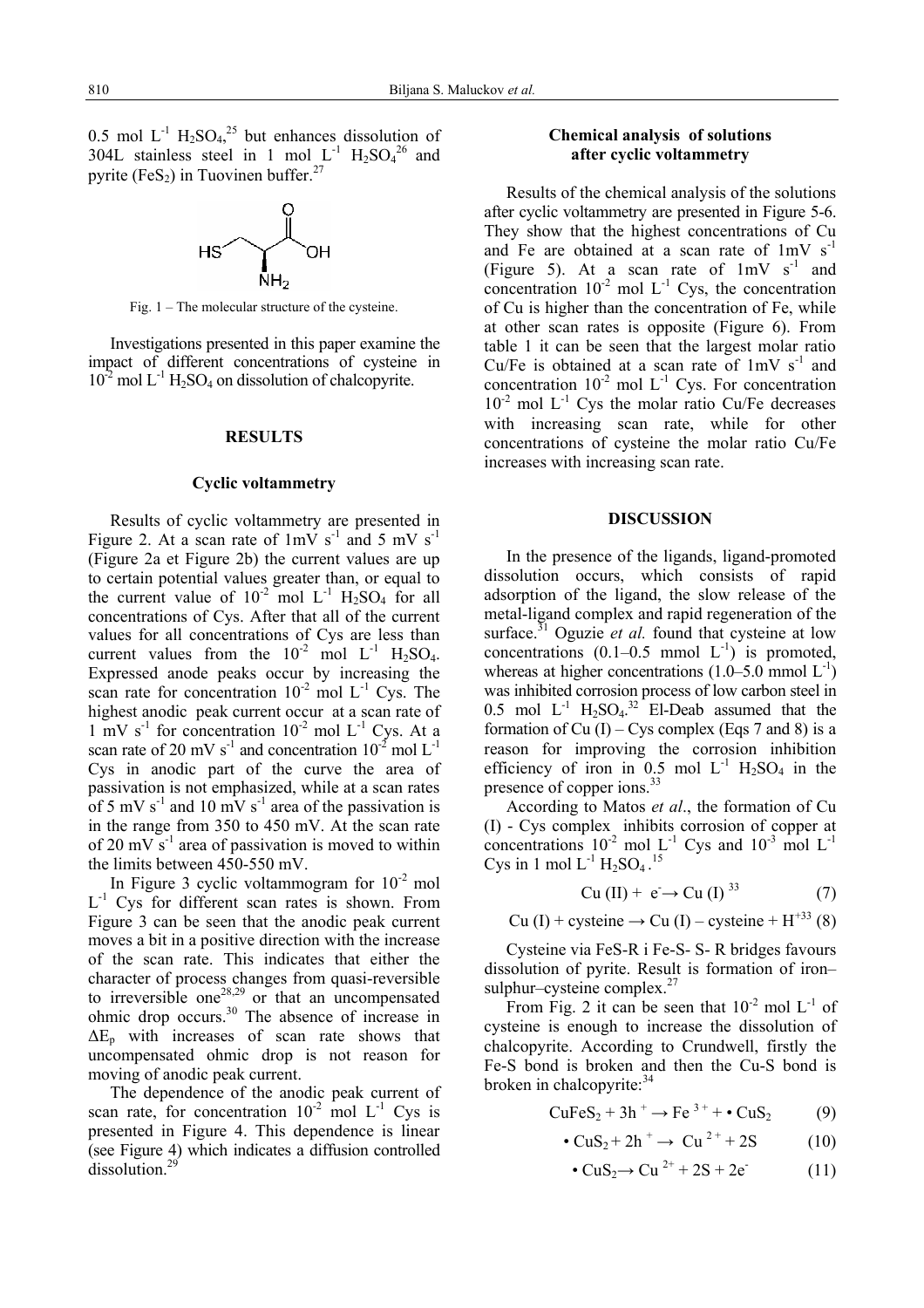

Fig. 2 – Cyclic voltammograms for 10<sup>-2</sup> mol L<sup>-1</sup> H<sub>2</sub>SO<sub>4</sub> and different concentrations of cysteine in 10<sup>-2</sup> mol L<sup>-1</sup> H<sub>2</sub>SO<sub>4</sub> at scan rate: a) 1 mV  $s^{-1}$ , b) 5mV  $s^{-1}$ , c) 10mV  $s^{-1}$ , d) 20mV  $s^{-1}$ .



Fig. 3 – Cyclic voltammogram for  $10^{-2}$  mol L<sup>-1</sup> Cys for different scan rates.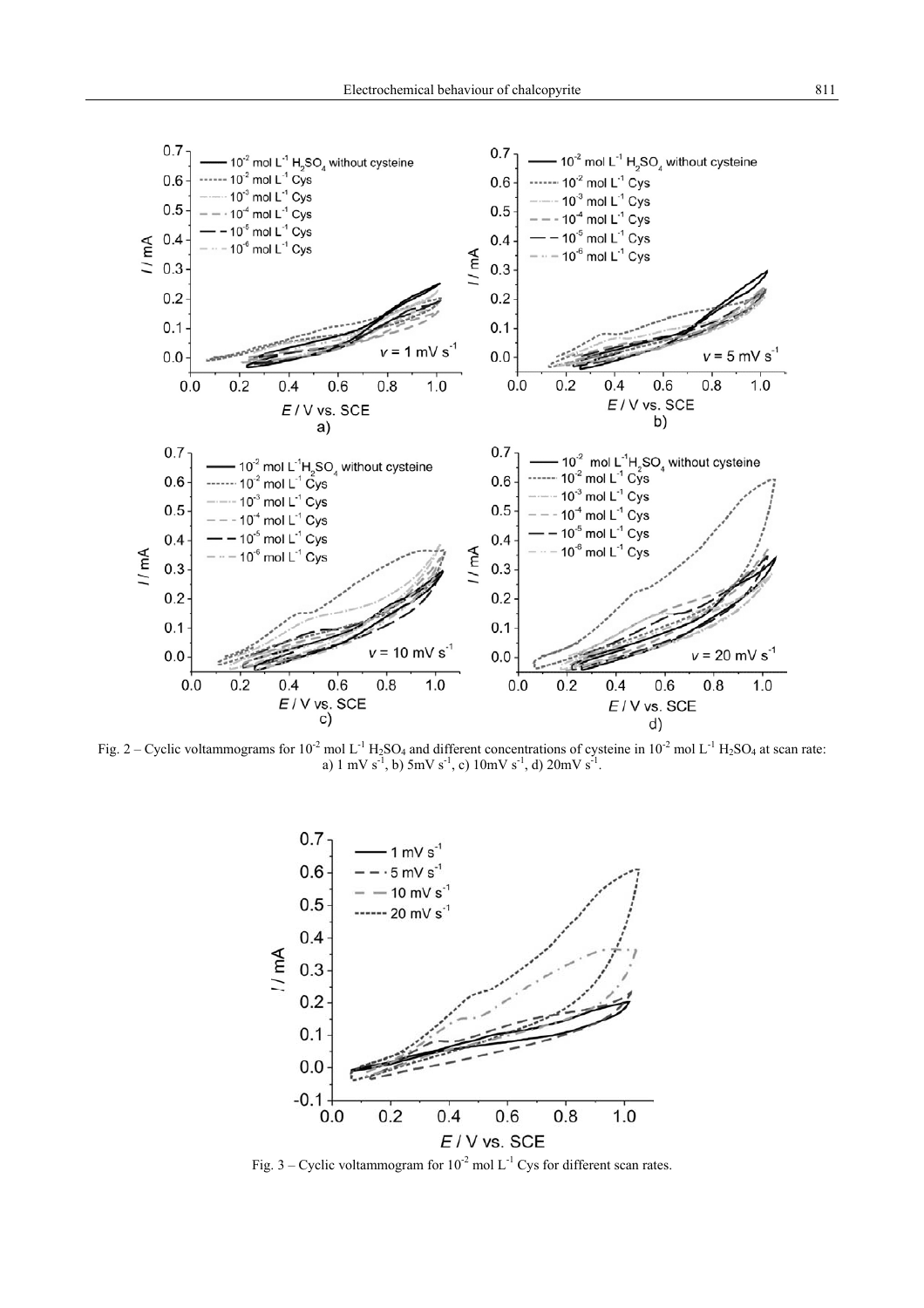

Fig. 4 – Peak current against the square root of scan rate for chalcopyrite in  $10^{-2}$  mol L<sup>-1</sup> Cys.



Fig. 5 – Concentrations of Cu and Fe in the solutions of cysteine after cyclic voltammetry at different scan rates.



Fig. 6 – Concentrations of Fe, Cu and S in the solutions of cysteine after cyclic voltammetry for scan rate: a)  $1 \text{mV s}^{-1}$ , b)  $5 \text{mV s}^{-1}$ , c)  $10 \text{mV s}^{-1}$ , d)  $20 \text{mV s}^{-1}$ .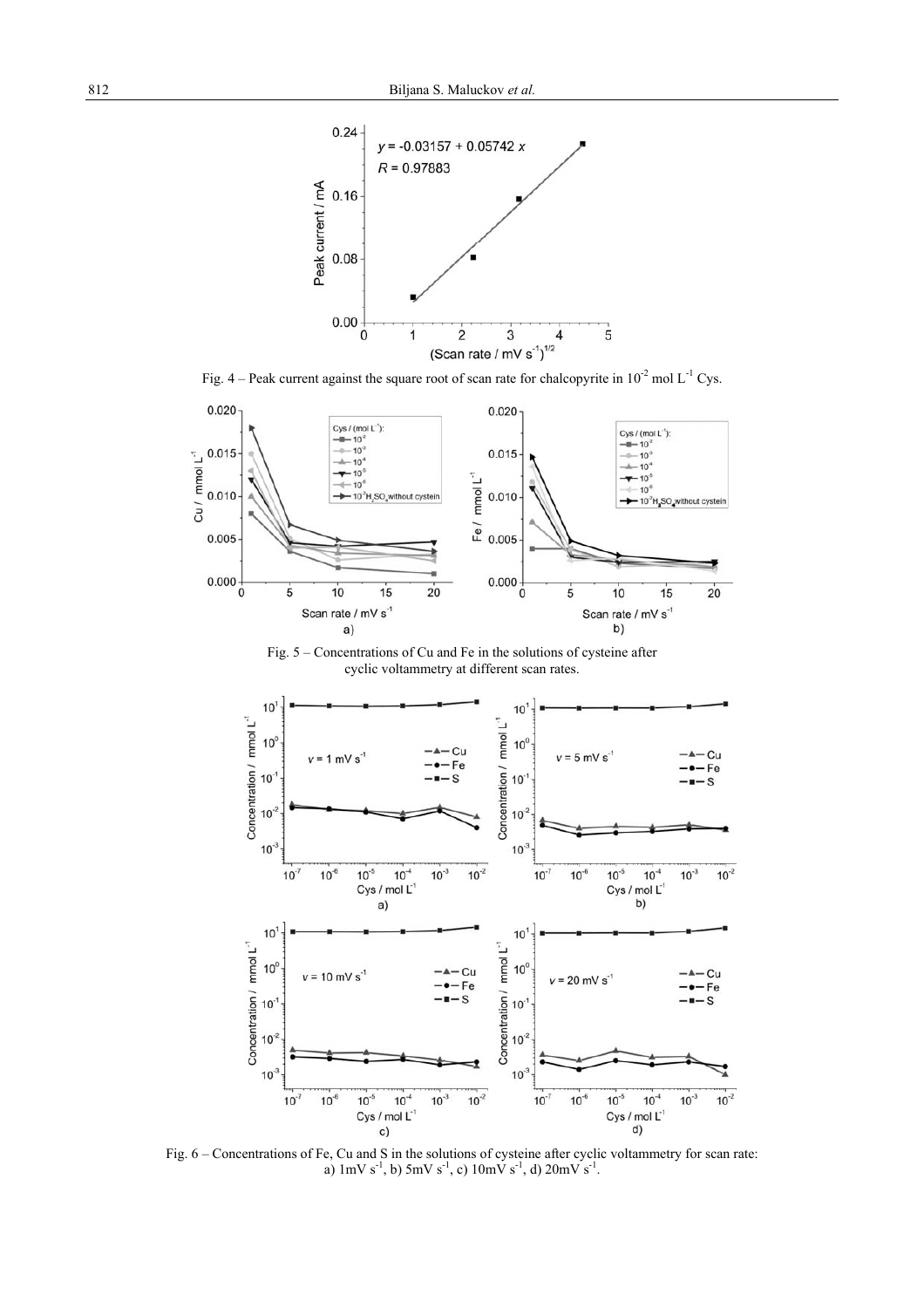| Table 1 |  |  |
|---------|--|--|
|         |  |  |

Change of molar ratio Cu/Fe in the solutions after cyclic voltammetry at different scan rates and concentrations of cysteine

|                                  | Cu/Fe                     |                           |                            |                            |  |  |
|----------------------------------|---------------------------|---------------------------|----------------------------|----------------------------|--|--|
| $C_{\text{Cys}}$ (mol $L^{-1}$ ) | $1$ (mV s <sup>-1</sup> ) | $5$ (mV s <sup>-1</sup> ) | $10$ (mV s <sup>-1</sup> ) | $20 \, (\text{mV s}^{-1})$ |  |  |
| $10^{-2}$                        |                           | 0.9                       | 0.74                       | 0.59                       |  |  |
| $10^{-3}$                        | 1.27                      | 1.30                      | 1.37                       | 1.44                       |  |  |
| $10^{-4}$                        | 1.40                      | 1.30                      | 1.26                       | 1.63                       |  |  |
| $10^{-5}$                        | 1.08                      | 1.53                      | 1.75                       | 1.88                       |  |  |
| $10^{-6}$                        | 0.95                      | 1.54                      | 1.41                       | 1.78                       |  |  |
|                                  | 1.22                      | 1.37                      | 1.53                       | 1.56                       |  |  |

For higher scan rate and concentrations of cysteine, the breaking of Fe - S bonds, dissolution of Fe and formation of iron–sulphur–cysteine complex is probably done via FeS -R i FeS - S-R bridges  $^{27}$ . In this manner the dissolution of chalcopyrite accelerates with respect to the case without cysteine in  $10^{-2}$  mol L<sup>-1</sup> H<sub>2</sub>SO<sub>4</sub>. Copper ions from dissolved chalcopyrite form Cu (I) - cysteine complex (Eqs 7 and 8). The Cu (I)–Cys complex reduces dissolution of  $Cu<sup>15</sup>$ , because of which concentration of Cu ions is smaller than the concentration of Fe ions in solution with concentration of  $10^{-2}$  mol L<sup>-1</sup> Cys and scan rate  $20 \text{mV s}^{-1}$  (Fig 6d).

Figs 2a and 2b show that at a lower scan rate and high concentrations of the cysteine the dissolution of chalcopyrite is better at lower potentials, while at high potentials this process is inhibited with respect to the case with  $10^{-2}$  mol L<sup>-1</sup> H2SO4 without cysteine. At a lower scan rate and high concentrations of the cysteine slow reaction have enough time to occur after rapid reaction. The slow reaction is a reaction of the sulfuric acid with ions of copper from complex Cu (I) - Cys:

$$
Cu(I) - Cys + H_2SO_4 \rightarrow CuSO_4 + Cys + H^+(12)
$$

It is possible that at high potentials some insoluble compounds of Fe can be formed. This may be reason for higher concentrations of Cu ions with respect to Fe ions in solution with the concentration of  $10^{-2}$  mol L<sup>-1</sup> Cys and scan rate of  $1 \text{mV s}^{-1}$  (Fig 6a).

All mentioned previously in this section causes that the molar ratio of Cu/Fe is the largest at a scan rate of  $1 \text{mV s}^{-1}$  and concentration of  $10^{-2}$  mol L<sup>-1</sup> Cys (Tab.1). These results can be significant for electrochemical dissolution of chalcopyrite.

### **EXPERIMENTAL**

#### **Materials**

A sample of chalcopyrite is obtained from the Bor deposits in Serbia. A piece of chalcopyrite from a naturally occurring mineral is a metallographically polished by comprising grinding on paper, rinsing with water and alcohol. Polished sample then is coupled with silver wich is adhesive for copper wire, and then sealed with the material on the basis of methyl-methacrylate.

Working surface of electrode of  $1 \text{ cm}^2$  is firstly mechanically polished with silicon carbide paper and alumina  $(A<sub>2</sub>O<sub>3</sub>)$ , and then the electrode is washed with distilled water and dried.

Cysteine (Merck) directly is added to  $10^{-2}$  mol L<sup>-1</sup> H<sub>2</sub>SO<sub>4</sub> to obtain the  $10^{-2}$  mol L<sup>-1</sup> solution which is later used to obtain a series of solutions with concentrations of  $10^{-3}$  mol L<sup>-1</sup>Cys,  $10^{-4}$  mol L<sup>-1</sup>Cys,  $10^{-5}$  mol L<sup>-1</sup>Cys,  $10^{-6}$  mol L<sup>-1</sup>Cys.

#### **Electrochemical measurements**

Electrochemical measurements were performed in a system with three electrodes: working electrode made of natural chalcopyrite, reference saturated calomel electrode and auxiliary electrodes made of platinum.

Apparatus for measuring is made up of potentiostat and polarographic analyzer directly connected to the computer via the AD card.

We applied the following electrochemical methods: open circuit potential and cyclic voltammetry. Open circuit potential is measured 15 min, then the cyclic voltammograms were determined from open circuit potential up to 1 V (SCE) in the anodic direction. Measurements were performed at scan rates of 1 mV s<sup>-1</sup>, 5 mV s<sup>-1</sup>, 10 mV s<sup>-1</sup> and 20 mV s<sup>-1</sup>, at room temperature in naturally aerated solutions.

#### **ICP measurements**

After cyclic voltammetry, analysis of dissolved metals and sulfur in the solutions has been carried out by simultaneous atomic emission spectrometry with inductively coupled plasma (ICP AES), model Spectro ciros vision.

#### **CONCLUSION**

Analysis of the solutions after the cyclic voltammetry has been shown that the highest concentrations of Cu and Fe are obtained at the scan rate of  $1 \text{mV s}^{-1}$ . This happens due to the long polarization time. At scan rate  $1 \text{mV s}^{-1}$  and concentration of  $10^{-2}$  mol L<sup>-1</sup> Cys in  $10^{-2}$  mol L<sup>-1</sup>  $H_2SO_4$  the concentration of Cu is higher than the concentration of Fe, while at the other values of the scan rate the situation is opposite. Molar ratio Cu/Fe is the largest at the scan rate of  $1mV s^{-1}$  and concentration of  $10^{-2}$  mol L<sup>-1</sup> Cys. This is probably